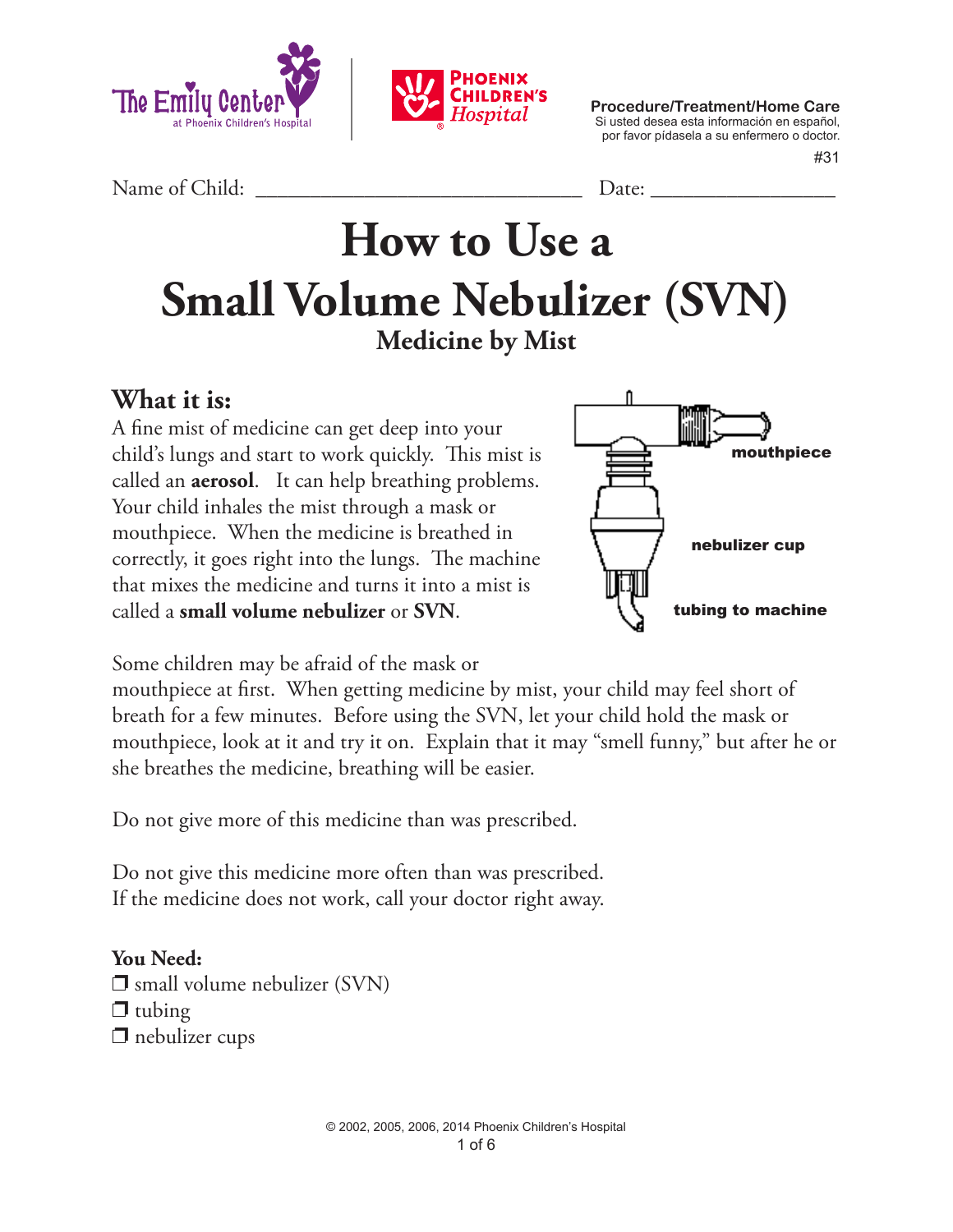$\Box$  two masks or mouthpieces

 $\Box$  medicine

 $\Box$  if medicine is a bronchodilator, special liquid to mix it in (saline).

#### **What to do:**

- 1. Wash your hands.
- 2. Gather the small volume nebulizer (SVN), tubing, the nebulizer cup, the mask or mouthpiece and the prescribed medicine.
- 3. Carefully measure the medicine and liquid (if medicine is a bronchodilator or if ordered) into the nebulizer cup. If you think you may have measured too much or too little, pour the medicine in a sink and start again.
- 4. Sit your child in a chair or on your lap.
- 5. Attach the tubing to the nebulizer cup. Attach the other end of the tubing to the SVN machine.
- 6. Turn the machine on.
- If your child can hold the mask or mouthpiece alone, let him or her do it. If not, hold it on for your child.
- Have the child take in a slow deep breath, then pause for two or three seconds, then slowly breathe the air out through almost closed lips.
- A young child can get more medicine through a mask, than if the medicine was just blown near his or her face.
- If your child is upset and cannot be calmed down, it is all right if your child cries during the treatment. Strong crying means good deep breaths.
- If, in the middle of the treatment, you need to stop to get your child to cooperate, turn the machine off.



If your child can hold the mask or mouthpiece alone, let him or her do it.

- 7. Most of the medicine will be given in twelve minutes. You may tap the side of the nebulizer cup to move the medicine to the bottom. If the treatment takes longer than 15 minutes, the machine may not be working right, or you may have used too much liquid.
- 8. Thank your child for helping (even if he or she gave you a hard time!)
- 9. Check your child's breathing. Did medicine help?

If your child still has trouble breathing, call your doctor right away.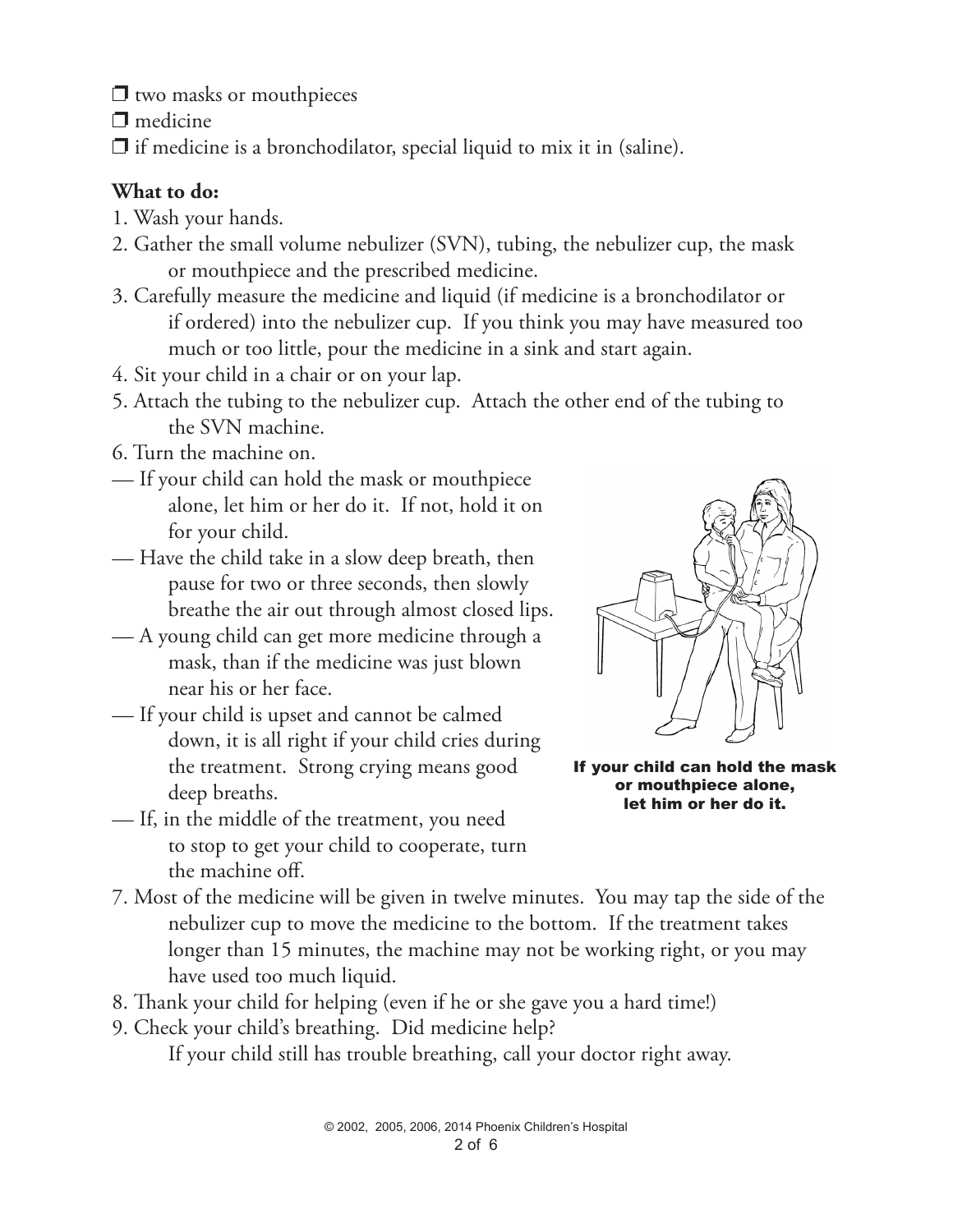### **After each treatment:**

- 1. Take apart the tubing from the nebulizer cup and SVN machine.
- 2. Shake off the extra medicine.
- 3. Let the tubing and nebulizer air dry in a place away from dust.

### **Every day:**

- 1. Take apart the tubing from the nebulizer cup and SVN machine.
- 2. Wash the nebulizer cup in warm water and dish washing liquid.
- 3. Rinse the nebulizer cup in warm water.
- 4. Put some 70% isopropyl alcohol in a clean bowl.
	- This is only good once.
	- Do not use this alcohol again.
- 5. Put the nebulizer cup in the alcohol. Make sure it is covered completely in the alcohol. Keep it in the alcohol only 5 minutes. Use a timer.
- 6. Rinse the nebulizer cup well in sterile water. See handout #861, **How to Make Sterile Water and Sterile Saline** Boil water for 5 minutes to make it sterile.
- 7. Let it air dry in a place away from dust.
- 8. Store the nebulizer cup in a plastic bag or container.

## **Every month:**

- 1. Take apart the tubing from the nebulizer cup and SVN machine.
- 2. Wash the nebulizer cup in warm water and dish washing liquid for a few minutes.
- 3. Rinse the nebulizer cup in warm water.
- 4. Put some 70% isopropyl alcohol in a clean bowl.
- 5. Put the nebulizer cup in the alcohol. Make sure they are covered. Keep them there for 30 minutes.
- 6. Rinse the nebulizer cup well in warm water.
- 7. Let them air dry in a place away from dust.
- 8. Store them in a plastic bag or container.
- 9. Replace the filter if it is dark brown. Replace the nebulizer cup if it cracks or changes color. You may get replacement filters and nebulizers from your home health company. (To find out who is your home health company, call your insurance company.)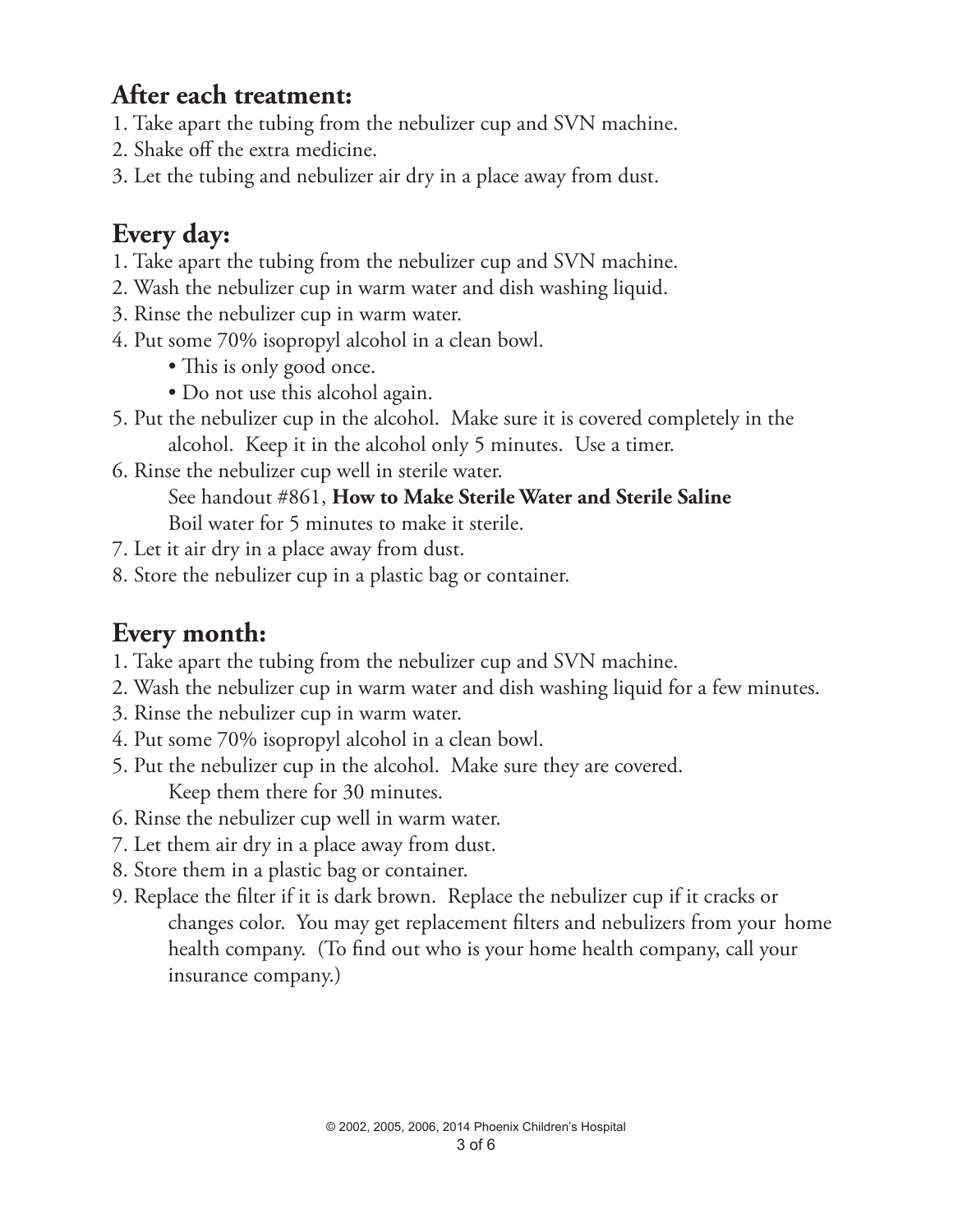### **Now that you've read this:**

- $\Box$  Tell your nurse, doctor, or respiratory therapist why aerosol is a good way to give breathing medicine. (Check when done.)
- $\Box$  Tell your nurse, doctor, or respiratory therapist why the nebulizer cup and tubing are washed in an alcohol and water mixture. (Check when done.)
- $\Box$  Tell your nurse, doctor, or respiratory therapist why the nebulizer cup and tubing need to air dry in a place away from dust. (Check when done.)
- $\Box$  Tell your nurse, doctor, or respiratory therapist what you would do if your child took in all the medicine in the nebulizer cup, but was still feeling tight and short of breath. (Check when done.)



If you have any questions or concerns,  $\Box$  call your child's doctor or  $\Box$  call  $\_\_$ 

If you want to know more about child health and illness, visit our library at The Emily Center at Phoenix Children's Hospital 1919 East Thomas Road Phoenix, AZ 85016 602-933-1400 866-933-6459 www.phoenixchildrens.org Facebook: facebook.com/theemilycenter Twitter: @emilycenter Pinterest: pinterest.com/emilycenter

Disclaimer

The information provided at this site is intended to be general information, and is provided for educational purposes only. It is not intended to take the place of examination, treatment, or consultation with a physician. Phoenix Children's Hospital urges you to contact your physician with any questions you may have about a medical condition.

September 4, 2014 • DRAFT in family review #31 • Written by Jan Miller, RN • Updated by Annette Gong, MS, RN and Ron Evans, RT • Illustrated by Dennis Swain This handout is also available in Spanish as #106/31s.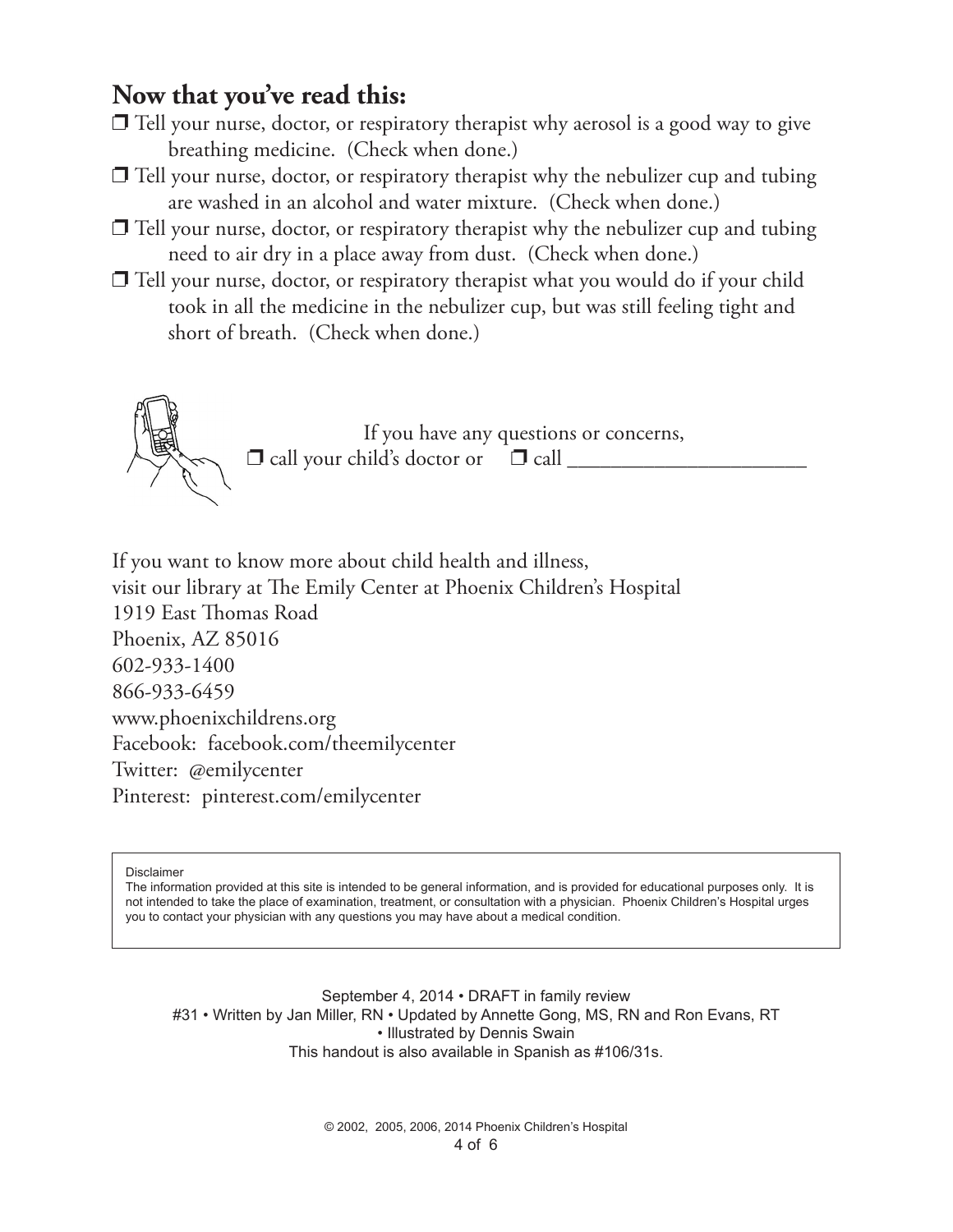

#31

## **How to Use a Small Volume Nebulizer**

Name of Health Care Provider: \_\_\_\_\_\_\_\_\_\_\_\_\_\_\_\_\_\_\_\_\_\_\_\_\_\_\_\_\_\_\_ Date returned: \_\_\_\_\_\_\_\_\_\_\_\_\_\_ D db

# Family Review of Handout

Health care providers: Please teach families with this handout. Families: Please let us know what you think of this handout.

| Would you say this handout is hard to read?                                                  | J Yes      | ⊐ No      |
|----------------------------------------------------------------------------------------------|------------|-----------|
| easy to read?                                                                                | $\Box$ Yes | □ No      |
| Please circle the parts of the handout that were hard to understand.                         |            |           |
| Would you say this handout is interesting to read?                                           | J Yes      | <b>No</b> |
| Why or why not?                                                                              |            |           |
|                                                                                              |            |           |
| Would you do anything differently after reading<br>this handout?<br>If yes, what?            | Yes        | No        |
| After reading this handout, do you have any<br>questions about the subject?<br>If yes, what? | $\Box$ Yes | . No      |